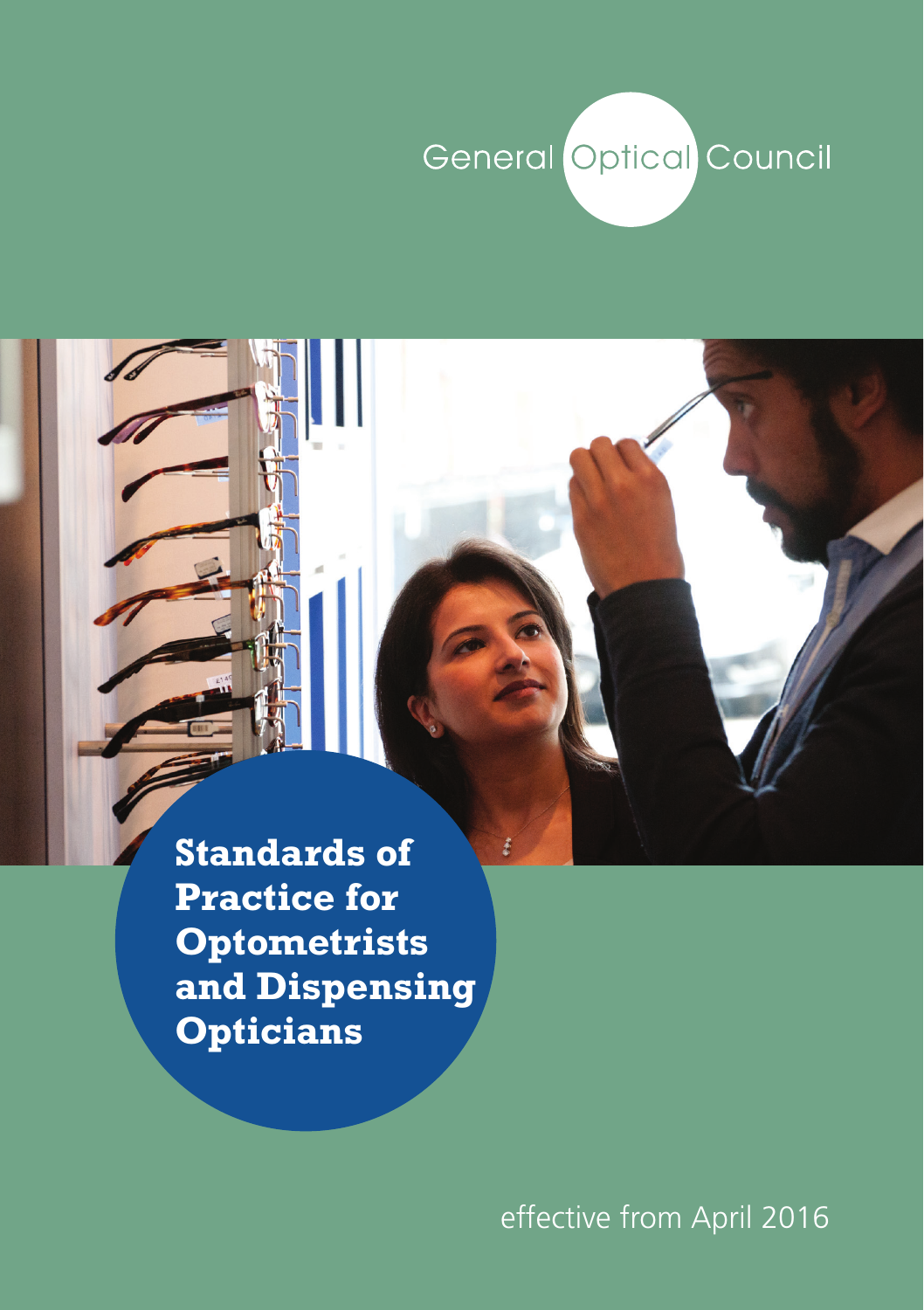#### **Standards of Practice**

Our Standards of Practice define the standards of behaviour and performance we expect of all registered optometrists and dispensing opticians.

#### **The General Optical Council**

The General Optical Council is the UK regulator for the optical professions with statutory responsibility for setting standards.

This document sets out the nineteen standards that you must meet as an optical professional. These standards are not listed in order of priority and include both standards relating to your behaviour and your professional performance. You will need to use your professional judgement in deciding how to meet the standards. To help you in doing so, we have provided additional information about what we expect of you under each standard. In relation to a small number of standards we may produce supplementary material where we feel that registrants need additional support.

#### **Your role as a professional**

As a healthcare professional you have a responsibility to ensure the care and safety of your patients and the public and to uphold professional standards.

You are professionally accountable and personally responsible for your practice and for what you do or do not do, no matter what direction or guidance you are given by an employer or colleague. This means you must always be able to justify your decisions and actions.

If someone raises concerns about your fitness to practise, we will refer to these standards when deciding if we need to take any action. You will need to demonstrate that your decision making was informed by these standards and that you have acted in the best interests of your patients.

## **Making the care of your patients your first and overriding concern**

The care, well-being and safety of patients must always be your first concern. This is at the heart of being a healthcare professional. Even if you do not have direct contact with patients, your decisions or behaviour can still affect their care and safety.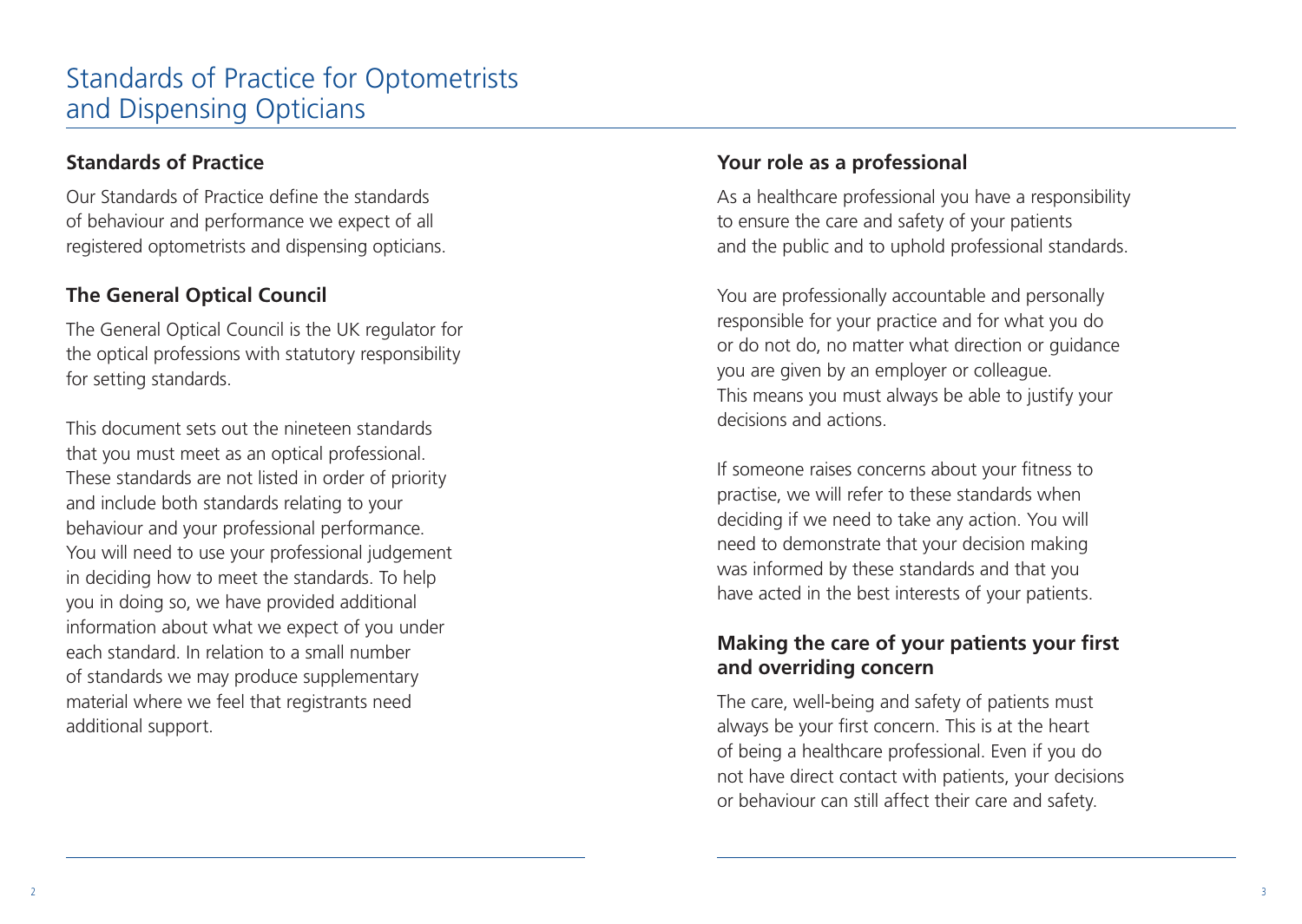#### **The standards**

As an optometrist or dispensing optician you must:

- 1 Listen to patients and ensure that they are at the heart of the decisions made about their care
- 2 Communicate effectively with your patients
- 3 Obtain valid consent
- 4 Show care and compassion for your patients
- 5 Keep your knowledge and skills up to date
- 6 Recognise, and work within, your limits of competence
- 7 Conduct appropriate assessments, examinations, treatments and referrals
- 8 Maintain adequate patient records
- 9 Ensure that supervision is undertaken appropriately and complies with the law
- 10 Work collaboratively with colleagues in the interests of patients
- 11 Protect and safeguard patients, colleagues and others from harm
- 12 Ensure a safe environment for your patients
- 13 Show respect and fairness to others and do not discriminate
- 14 Maintain confidentiality and respect your patients' privacy
- 15 Maintain appropriate boundaries with others
- 16 Be honest and trustworthy
- 17 Do not damage the reputation of your profession through your conduct
- 18 Respond to complaints effectively
- 19 Be candid when things have gone wrong

You will need to use your professional judgement in deciding how to meet the standards. To help you in doing so, the next section provides more detail about what we expect of you in relation to each standard.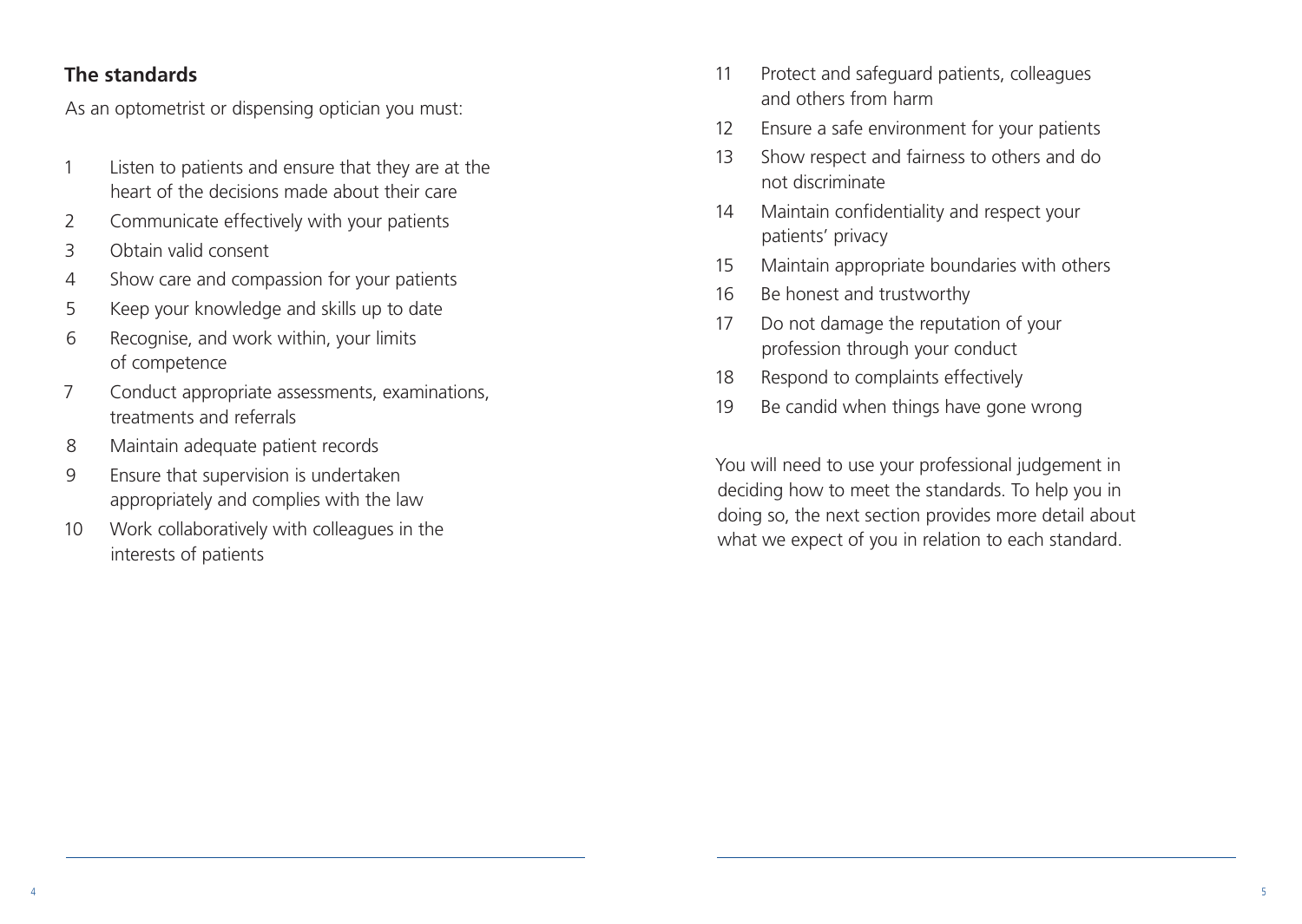### **1. Listen to patients and ensure they are at the heart of the decisions made about their care**

- 1.1 Give patients your full attention and allow sufficient time to deal properly with their needs.
- 1.2 Listen to patients and take account of their views, preferences and concerns, responding honestly and appropriately to their questions.
- 1.3 Assist patients in exercising their rights and making informed decisions about their care. Respect the choices they make.
- 1.4 Treat patients as individuals and respect their dignity and privacy. This includes a patient's right to confidentiality.
- 1.5 Where possible, modify your care and treatment based on your patients' needs and preferences without compromising their safety.
- 1.6 Consider all information provided by your patients, including where they have undertaken research in advance of the consultation. Explain clearly if the information is not valid or relevant.
- 1.7 Encourage patients to ask questions and take an active part in the decisions made about their treatment, prescription and aftercare.
- 1.8 Support patients in caring for themselves, including giving advice on the effects of life choices and lifestyle on their health and well-being and supporting them in making lifestyle changes where appropriate.

## **2. Communicate effectively with your patients**

- 2.1 Give patients information in a way they can understand. Use your professional judgement to adapt your language and communication approach as appropriate.
- 2.2 Patients should know in advance what to expect from the consultation and have the opportunity to ask questions or change their mind before proceeding.
- 2.3 Be alert to unspoken signals which could indicate a patient's lack of understanding, discomfort or lack of consent.
- 2.4 Ensure that the people you are responsible for are able to communicate effectively with patients and their carers, colleagues and others.
- 2.5 Ensure that patients or their carers have all the information they need to safely use, administer or look after any optical devices, drugs or other treatment that they have been prescribed or directed to use in order to manage their eye conditions. This includes being actively shown how to use any of the above.
- 2.6 Be sensitive and supportive when dealing with relatives or other people close to the patient.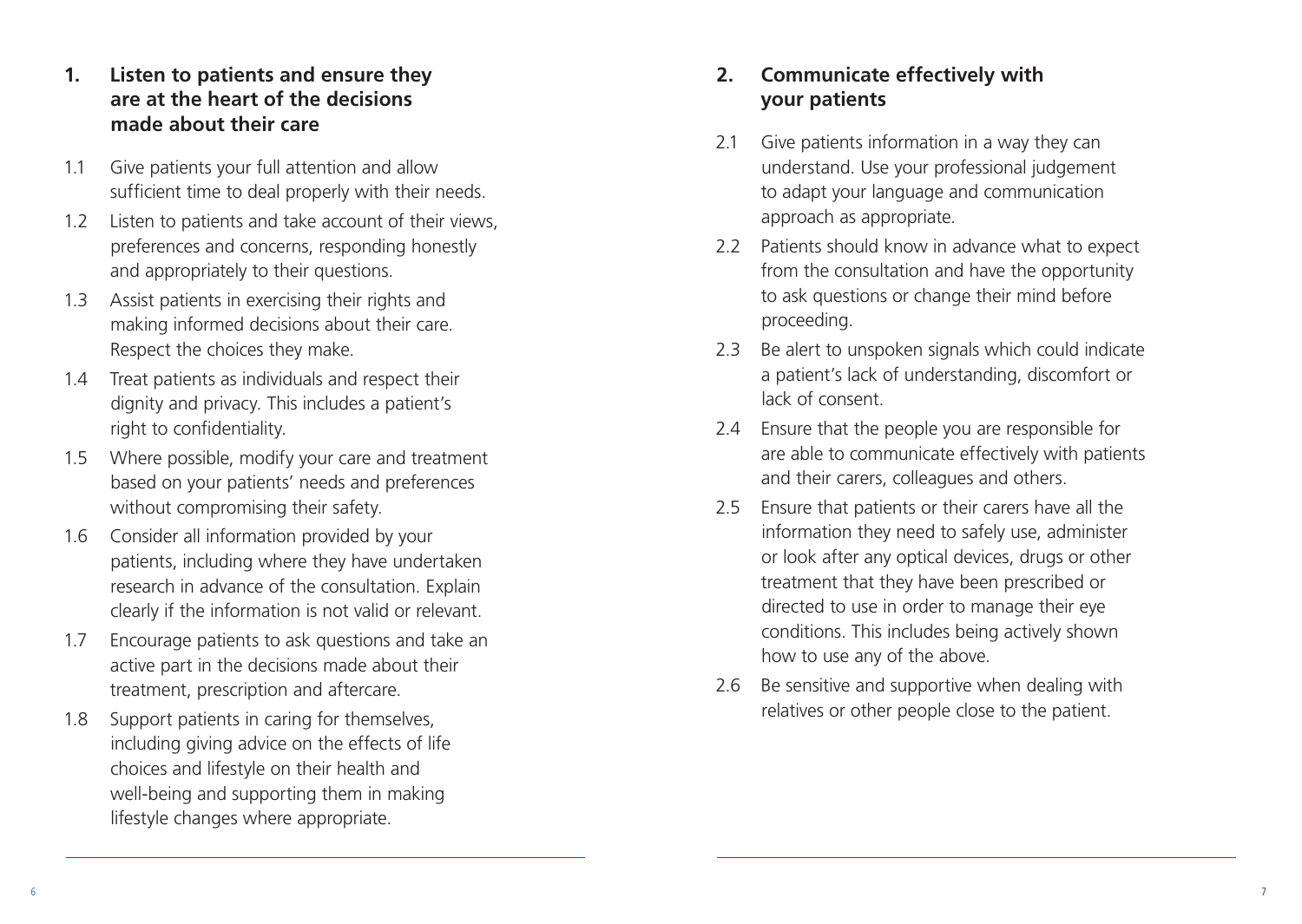#### **3. Obtain valid consent**

- 3.1 Obtain valid consent before examining a patient, providing treatment or involving patients in teaching and research activities. For consent to be valid it must be given:
	- 3.1.1 Voluntarily.
	- 3.1.2 By the patient or someone authorised to act on the patient's behalf.
	- 3.1.3 By a person with the capacity to consent.
	- 3.1.4 By an appropriately informed person. Informed means explaining what you are going to do and ensuring that patients are aware of any risks and options in terms of examination, treatment, sale or supply of optical appliances or research they are participating in. This includes the right of the patient to refuse treatment or have a chaperone or interpreter present.
- 3.2 Be aware of your legal obligations in relation to consent, including the differences in the provision of consent for children, young people and vulnerable adults. When working in a nation of the UK other than where you normally practise, be aware of any differences in consent law and apply these to your practice.
- 3.3 Ensure that the patient's consent remains valid at each stage of the examination or treatment and during any research in which they are participating.

## **4. Show care and compassion for your patients**

- 4.1 Treat others with dignity, and show empathy and respect.
- 4.2 Respond with humanity and kindness to circumstances where patients, their family or carers may experience pain, distress or anxiety.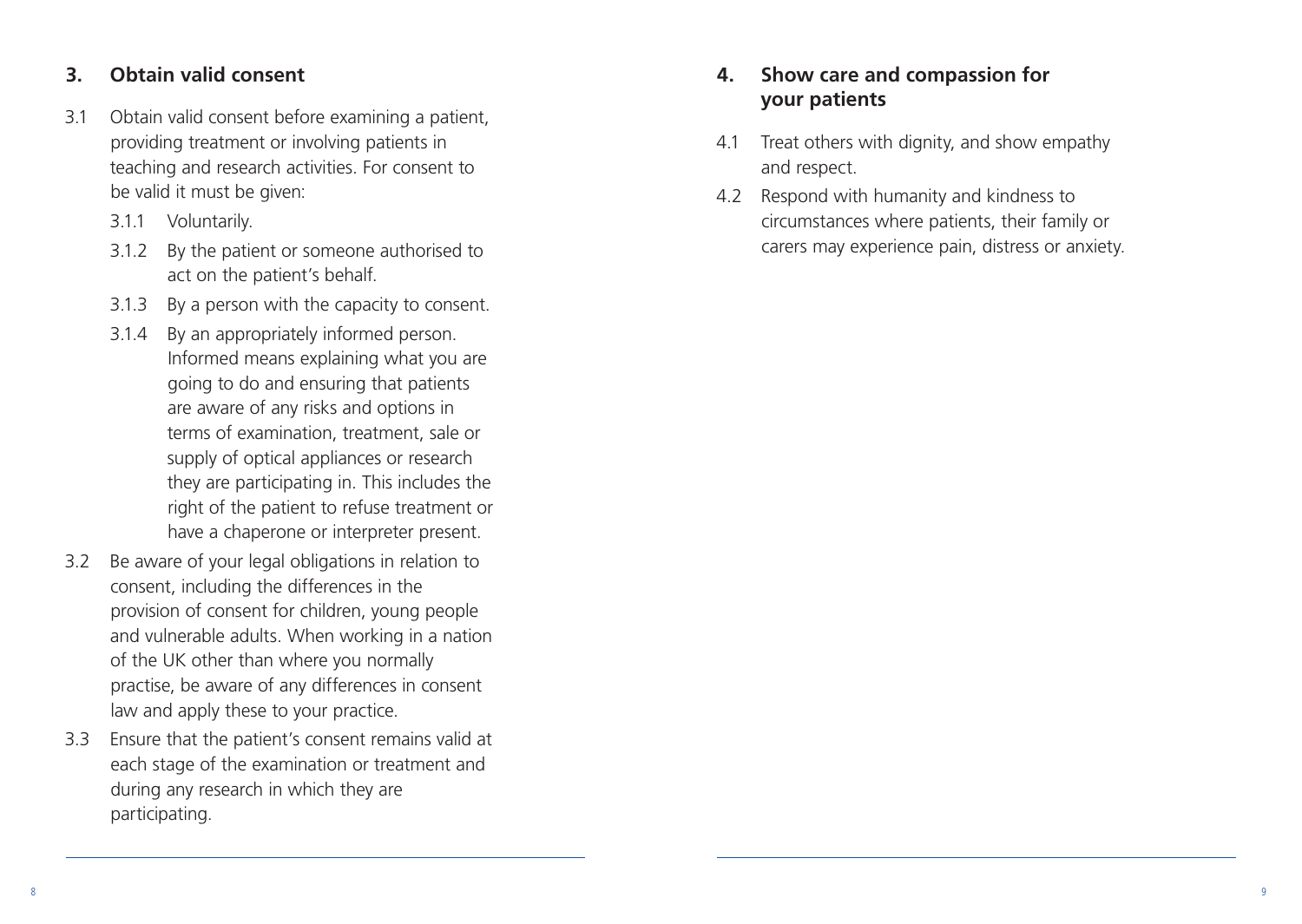## **5. Keep your knowledge and skills up to date**

- 5.1 Be competent in all aspects of your work, including clinical practice, supervision, teaching, research and management roles, and do not perform any roles in which you are not competent.
- 5.2 Comply with the Continuing Education and Training (CET) requirements of the General Optical Council as part of a commitment to maintaining and developing your knowledge and skills throughout your career as an optical professional.
- 5.3 Be aware of current good practice, taking into account relevant developments in clinical research, and apply this to the care you provide.
- 5.4 Reflect on your practice and seek to improve the quality of your work through activities such as reviews, audits, appraisals or risk assessments. Implement any actions arising from these.

## **6. Recognise, and work within, your limits of competence**

- 6.1 Recognise and work within the limits of your scope of practice, taking into account your knowledge, skills and experience.
- 6.2 Be able to identify when you need to refer a patient in the interests of the patient's health and safety, and make appropriate referrals.
- 6.3 Ensure that you have the required qualifications relevant to your practice.
- 6.4 Understand and comply with the requirements of registration with the General Optical Council and the legal obligations of undertaking any functions restricted by law, i.e. sight testing and the sale and supply of optical devices.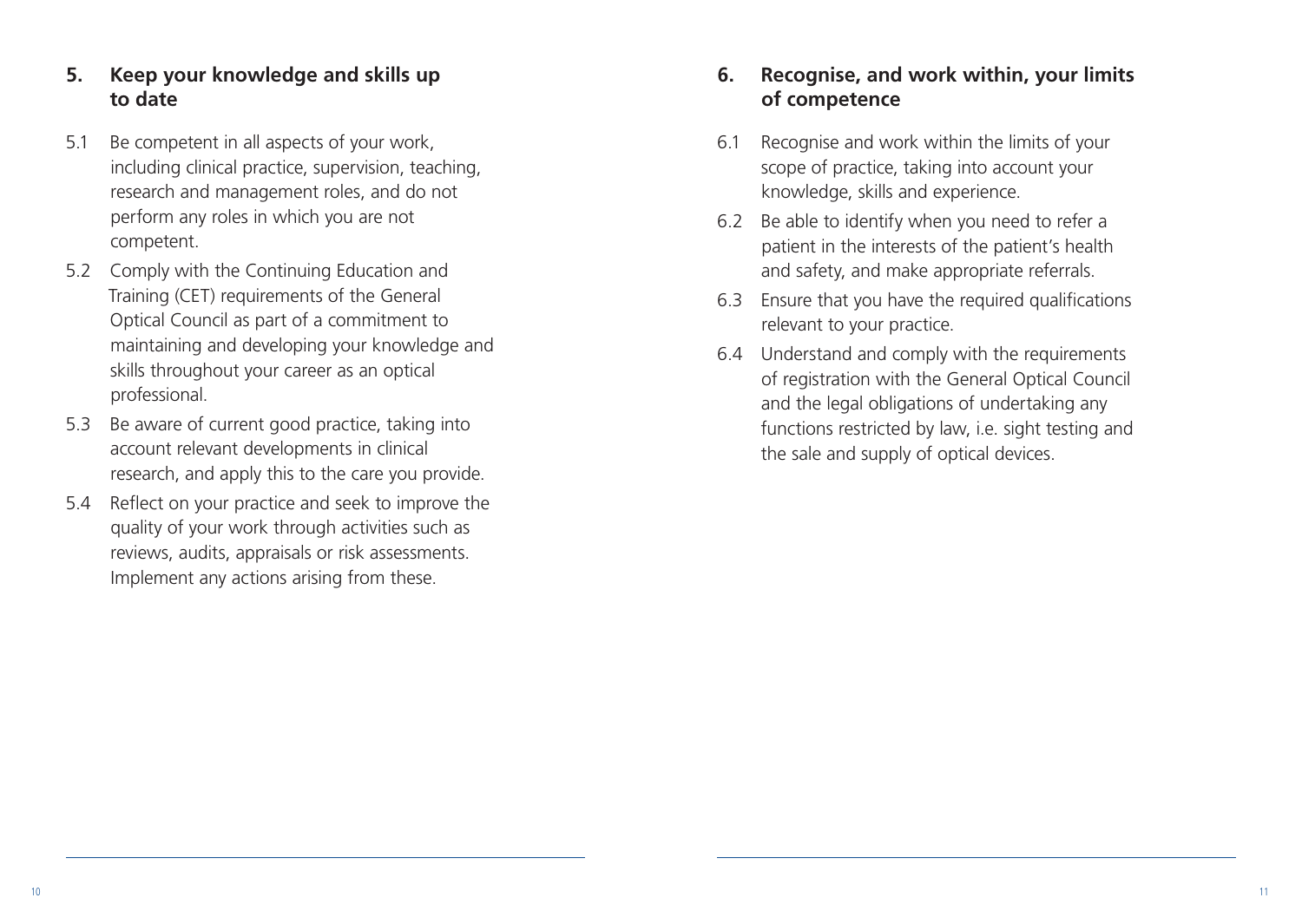## **7. Conduct appropriate assessments, examinations, treatments and referrals**

- 7.1 Conduct an adequate assessment for the purposes of the optical consultation, including where necessary any relevant medical, family and social history of the patient. This may include current symptoms, personal beliefs or cultural factors.
- 7.2 Provide or arrange any further examinations, advice, investigations or treatment if required for your patient. This should be done in a timescale that does not compromise patient safety and care.
- 7.3 Only prescribe optical devices, drugs, or treatment when you have adequate knowledge of the patient's health.
- 7.4 Check that the care and treatment you provide for each patient is compatible with any other treatments the patient is receiving, including (where possible) over-the-counter medications.
- 7.5 Provide effective patient care and treatments based on current good practice.
- 7.6 Only provide or recommend examinations, treatments, drugs or optical devices if these are clinically justified, and in the best interests of the patient.
- 7.7 When in doubt, consult with professional colleagues appropriately for advice on assessment, examination, treatment and other aspects of patient care, bearing in mind the need for patient confidentiality.

#### **8. Maintain adequate patient records**

- 8.1 Maintain clear, legible and contemporaneous patient records which are accessible for all those involved in the patient's care.
- 8.2 As a minimum, record the following information:
	- 8.2.1 The date of the consultation.
	- 8.2.2 Your patient's personal details.
	- 8.2.3 The reason for the consultation and any presenting condition.
	- 8.2.4 The details and findings of any assessment or examination conducted.
	- 8.2.5 Details of any treatment, referral or advice you provided, including any drugs or optical device prescribed or a copy of a referral letter.
	- 8.2.6 Consent obtained for any examination or treatment.
	- 8.2.7 Details of all those involved in the optical consultation, including name and signature, or other identification of the author.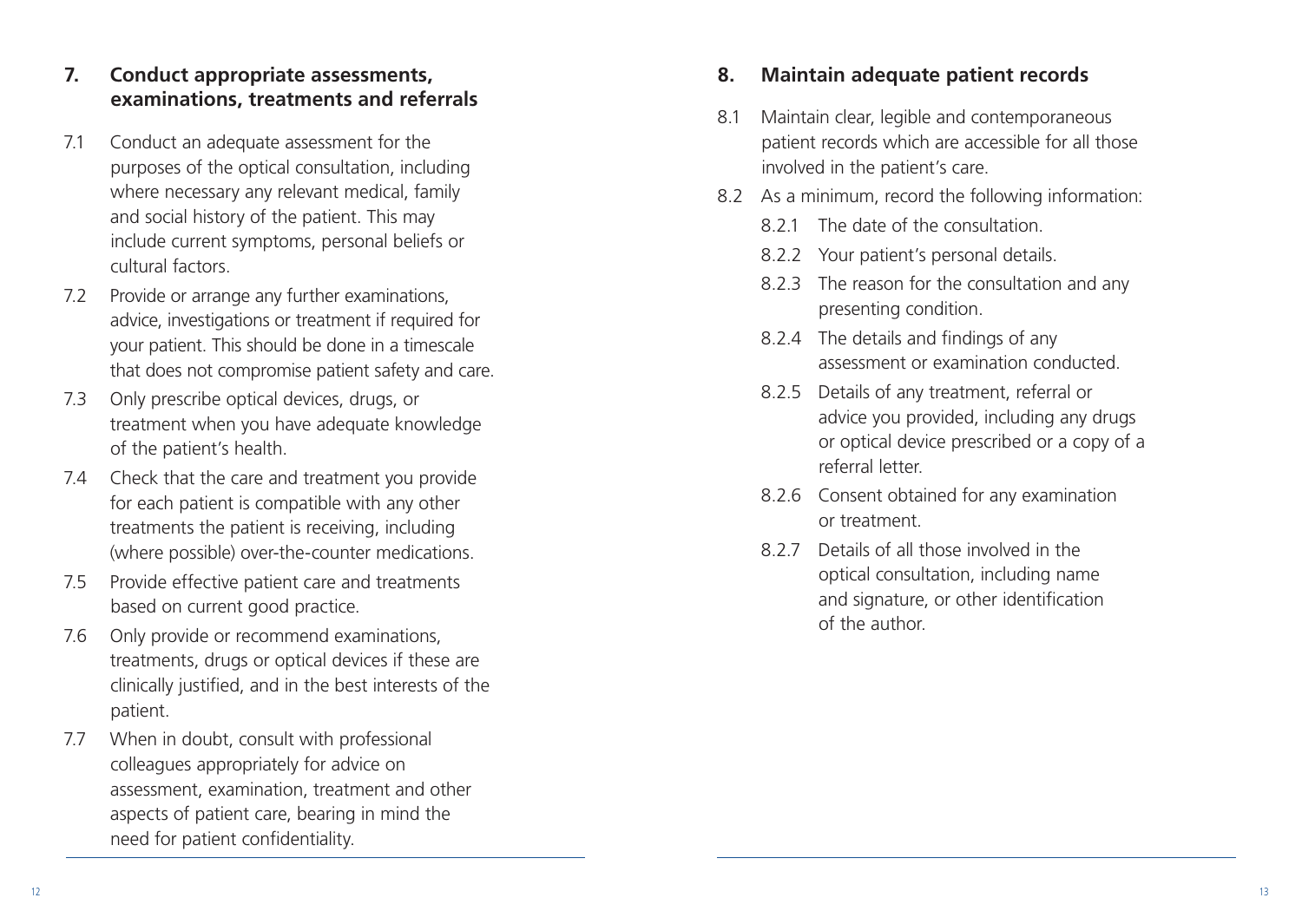## **9. Ensure that supervision is undertaken appropriately and complies with the law**

 This applies to supervision of pre-registration trainees and unregistered colleagues undertaking delegated activities.

 The responsibility to ensure that supervision does not compromise patient care and safety is shared between the supervisor and those being supervised. Adequate supervision requires you to:

- 9.1 Be sufficiently qualified and experienced to undertake the functions you are supervising.
- 9.2 Only delegate to those who have appropriate qualifications, knowledge or skills to perform the delegated activity.
- 9.3 Be on the premises, in a position to oversee the work undertaken and ready to intervene if necessary in order to protect patients.
- 9.4 Retain clinical responsibility for the patient. When delegating you retain responsibility for the delegated task and for ensuring that it has been performed to the appropriate standard.
- 9.5 Take all reasonable steps to prevent harm to patients arising from the actions of those being supervised.
- 9.6 Comply with all legal requirements governing the activity.
- 9.7 Ensure that details of those being supervised or performing delegated activities are recorded on the patient record.

## **10. Work collaboratively with colleagues in the interests of patients**

- 10.1 Work collaboratively with colleagues within the optical professions and other healthcare practitioners in the best interests of your patients, ensuring that your communication is clear and effective.
- 10.2 Refer a patient only where this is clinically justified, done in the interests of the patient and does not compromise patient care or safety. When making or accepting a referral it must be clear to both parties involved who has responsibility for the patient's care.
- 10.3 Ensure that those individuals or organisations to which you refer have the necessary qualifications and registration so that patient care is not compromised.
- 10.4 Ensure that patient information is shared appropriately with others, and clinical records are accessible to all involved in the patient's care.
- 10.5 Where disagreements occur between colleagues, aim to resolve these for the benefit of the patient.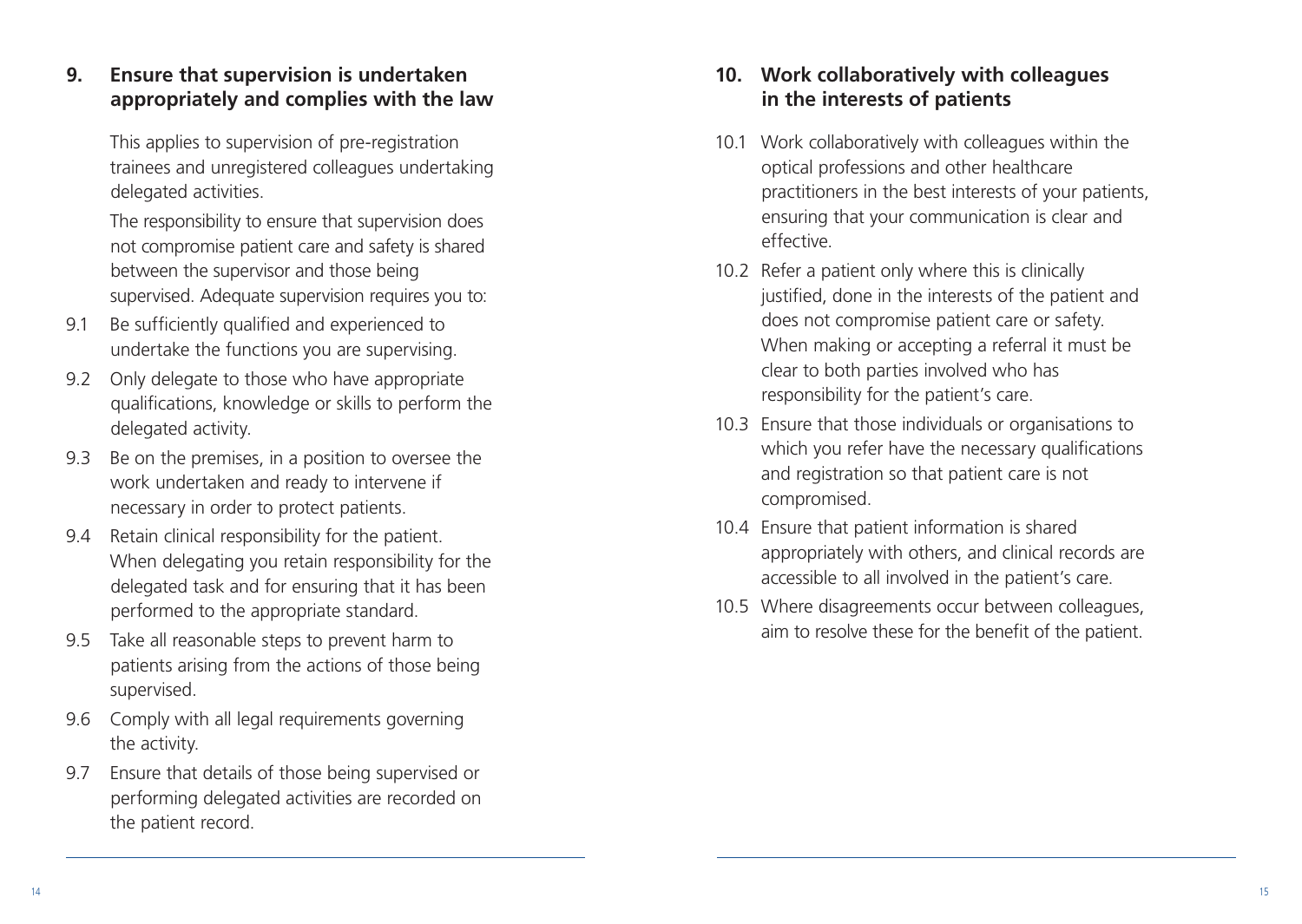### **11. Protect and safeguard patients, colleagues and others from harm**

- 11.1 You must be aware of and comply with your legal obligations in relation to safeguarding of children, young people and vulnerable adults.
- 11.2 Protect and safeguard children, young people and vulnerable adults from abuse. You must:
	- 11.2.1 Be alert to signs of abuse and denial of rights.
	- 11.2.2 Consider the needs and welfare of your patients.
	- 11.2.3 Report concerns to an appropriate person or organisation.
	- 11.2.4 Act quickly in order to prevent further risk of harm.
	- 11.2.5 Keep adequate notes on what has happened and what actions you took.
- 11.3 Promptly raise concerns about your patients, colleagues, employer or other organisation if patient or public safety might be at risk and encourage others to do the same. Concerns should be raised with your employing, contracting, professional or regulatory organisation as appropriate. This is sometimes referred to as 'whistle-blowing' and certain aspects of this are protected by law.
- 11.4 If you have concerns about your own fitness to practise whether due to issues with health, character, behaviour, judgement or any other matter that may damage the reputation of your profession, stop practising immediately and seek advice.
- 11.5 If patients are at risk because of inadequate premises, equipment, resources, employment policies or systems, put the matter right if that is possible and/or raise a concern.
- 11.6 Ensure that any contracts or agreements that you enter into do not restrict you from raising concerns about patient safety including restricting what you are able to say when raising the concern.
- 11.7 Ensure that when reporting concerns, you take account of your obligations to maintain confidentiality as outlined in standard 14.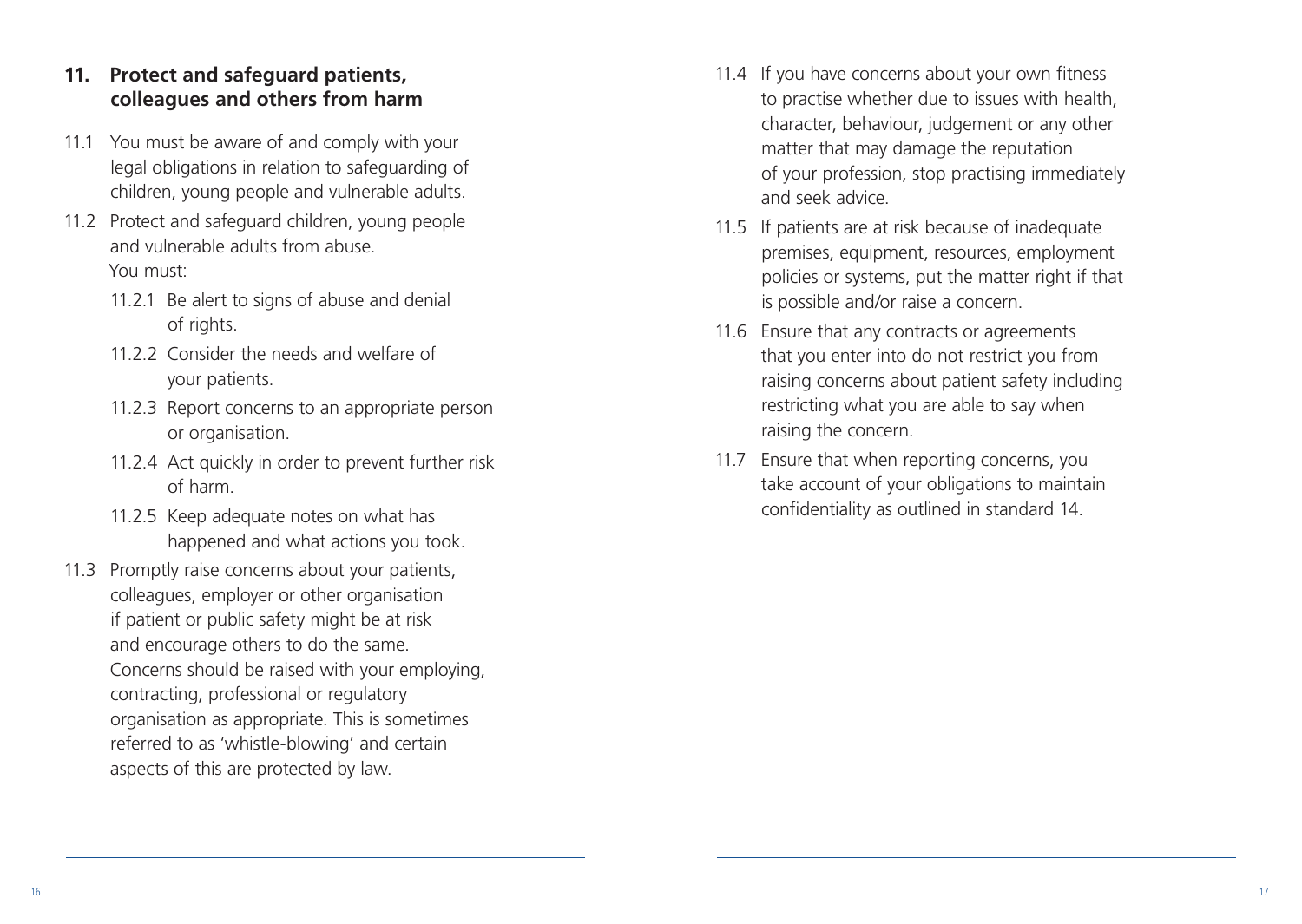## **12. Ensure a safe environment for your patients**

- 12.1 Ensure that a safe environment is provided to deliver care to your patients, and take appropriate action if this is not the case (see standard 11). In particular:
	- 12.1.1 Be aware of and comply with health and safety legislation.
	- 12.1.2 Ensure that the environment and equipment that you use is hygienic.
	- 12.1.3 Ensure that equipment that you use has been appropriately maintained.
	- 12.1.4 Follow the regulations on substances hazardous to health.
	- 12.1.5 Dispose of controlled, clinical and offensive materials in an appropriate manner.
	- 12.1.6 Minimise the risk of infection by following appropriate infection controls including hand hygiene.
- 12.2 Have adequate professional indemnity insurance and only work in practices that have adequate public liability insurance. This includes the following:
	- 12.2.1 If insurance is provided by your employer, you must confirm that adequate insurance is in place.
- 12.2.2 If you work in multiple practices, you must ensure that there is adequate insurance to cover each working environment.
- 12.2.3 Your professional indemnity insurance must provide continuous cover for the period you are in practice.
- 12.2.4 Your professional indemnity insurance must cover complaints that are received after you stop practising, as these might be received years later – this is sometimes referred to as 'run-off' cover.
- 12.3 Ensure that when working in the home of a patient or other community setting, the environment is safe and appropriate for the delivery of care.
- 12.4 In an emergency, take appropriate action to provide care, taking into account your competence and other available options. You must:
	- 12.4.1 Use your professional judgement to assess the urgency of the situation.
	- 12.4.2 Provide any care that is within your scope of practice which will provide benefit for the patient.
	- 12.4.3 Make your best efforts to refer or signpost the patient to another healthcare professional or source of care where appropriate.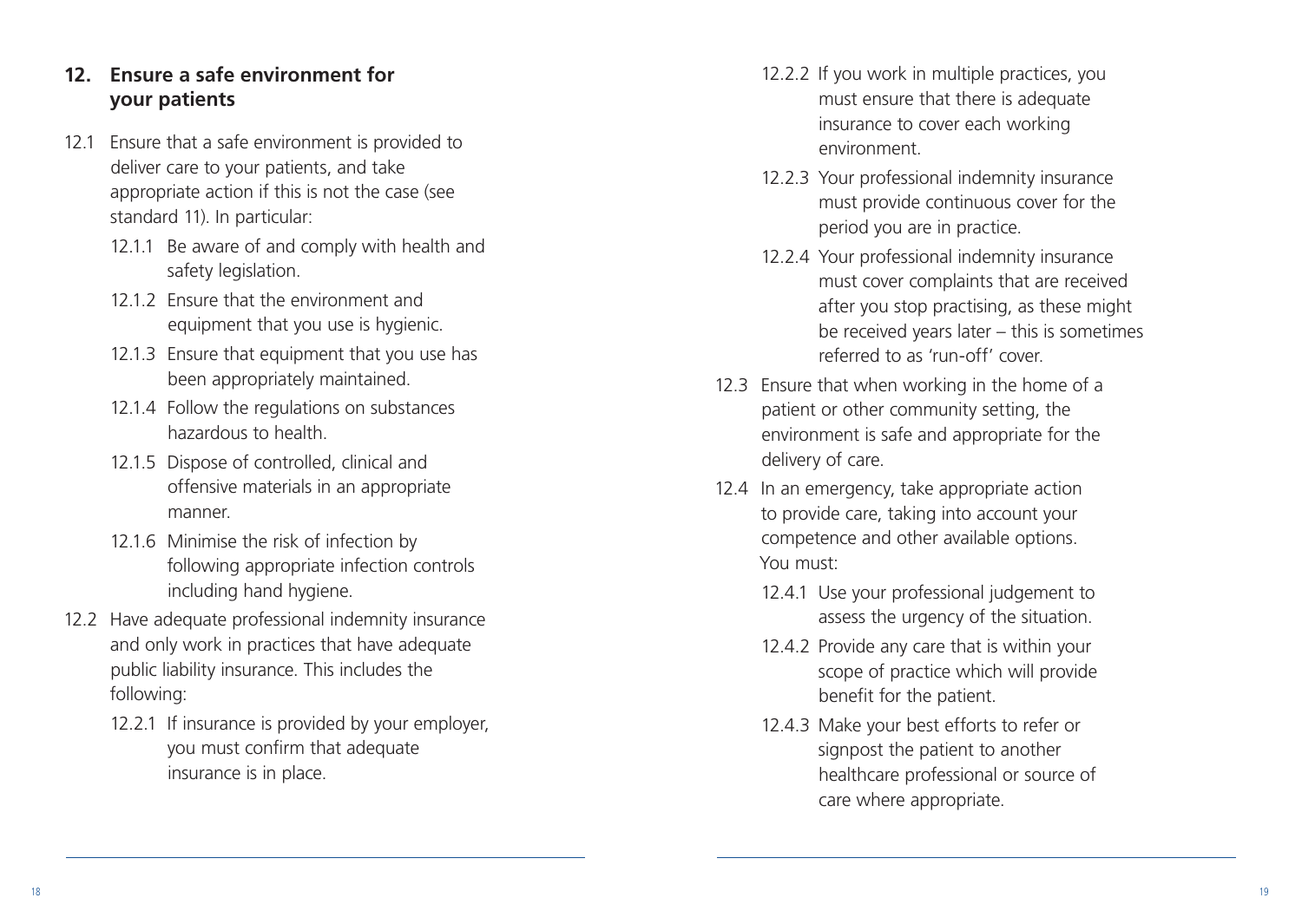#### **13. Show respect and fairness to others and do not discriminate**

- 13.1 Respect a patient's dignity, showing politeness and consideration.
- 13.2 Promote equality, value diversity and be inclusive in all your dealings and do not discriminate on the grounds of gender, sexual orientation, age, disability, gender reassignment, marriage and civil partnership, pregnancy and maternity, race, religion or belief.
- 13.3 Ensure that your own religious, moral, political or personal beliefs and values do not prejudice patients' care. If these prevent you from providing a service, ensure that you refer patients to other appropriate providers.
- 13.4 Respect colleagues' skills and contributions and do not discriminate.
- 13.5 Be aware of how your own behaviour might influence colleagues and students and demonstrate professional behaviour at all times.
- 13.6 Refrain from making unnecessary or disparaging comments which could make a patient doubt your colleagues' competence, skills or fitness to practise, either in public or private. If you have concerns about a colleague's fitness to practise, then please refer to standard 11.
- 13.7 Support colleagues and offer guidance where they have identified problems with their performance or health or they have sought your help, but always put the interests and safety of patients first.
- 13.8 Consider and respond to the needs of disabled patients and make reasonable adjustments to your practice to accommodate these and improve access to optical care.
- 13.9 Challenge colleagues if their behaviour is discriminatory and be prepared to report behaviour that amounts to the abuse or denial of a patient's or colleague's rights, or could undermine patient safety.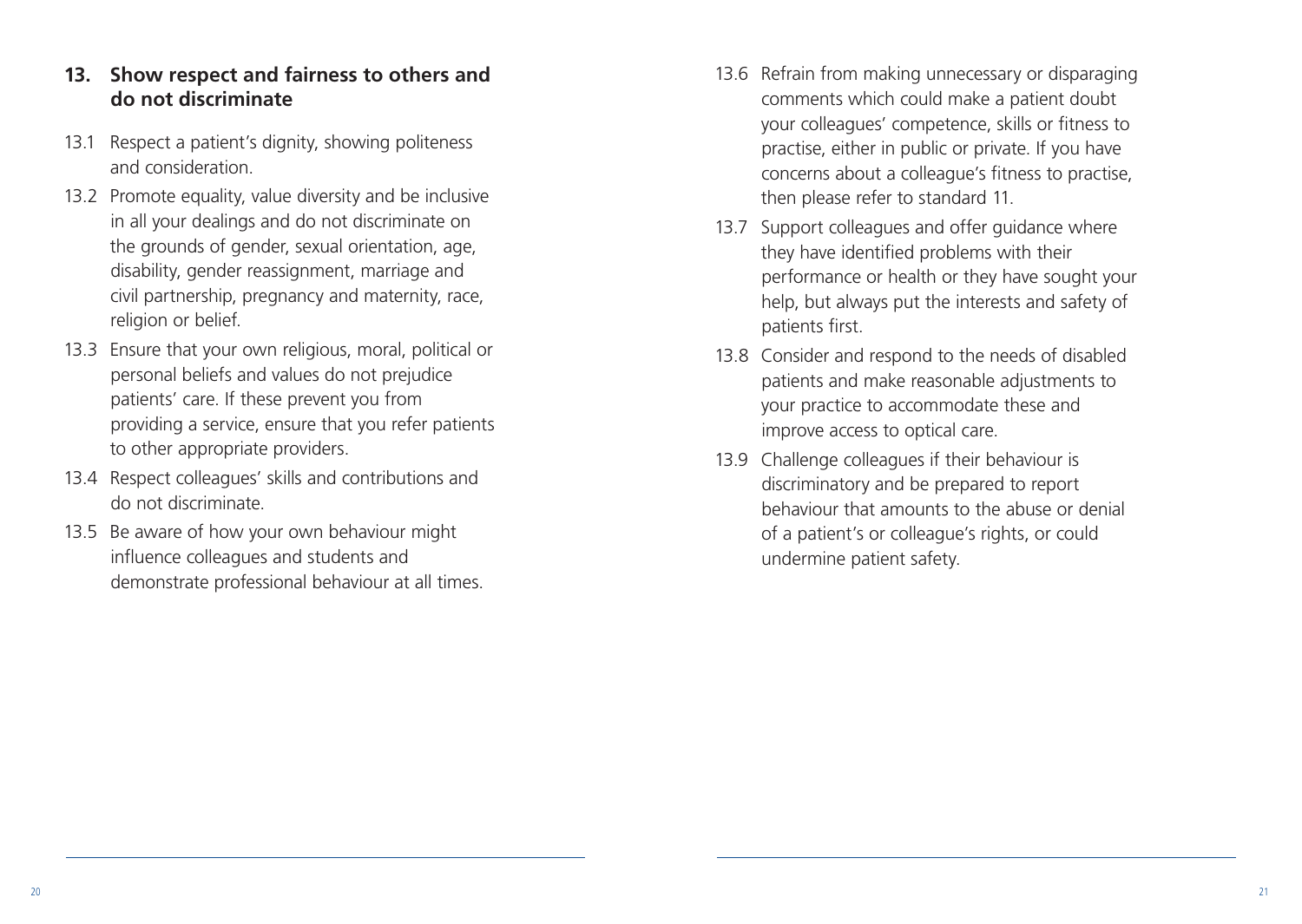#### **14. Maintain confidentiality and respect your patients' privacy**

- 14.1 Keep confidential all information about patients in compliance with the law, including information which is handwritten, digital, visual, audio or retained in your memory.
- 14.2 Ensure that all staff you employ or are responsible for, are aware of their obligations in relation to maintaining confidentiality.
- 14.3 Maintain confidentiality when communicating publicly, including speaking to or writing in the media, or writing online including on social media.
- 14.4 Co-operate with formal inquiries and investigations and provide all relevant information that is requested in line with your obligations to patient confidentiality.
- 14.5 Provide an appropriate level of privacy for your patients during consultation to ensure that the process of information gathering, examination and treatment remains confidential. Different patients will require different levels of privacy and their preferences must be taken into account.
- 14.6 Only use the patient information you collect for the purposes it was given, or where you are required to share it by law.
- 14.7 Securely store and protect your patient records to prevent loss, theft and inappropriate disclosure, in accordance with data protection law. If you are an employee, then this would be in accordance with your employer's storage policy.
- 14.8 Confidentially dispose of patient records when no longer required in line with data protection requirements.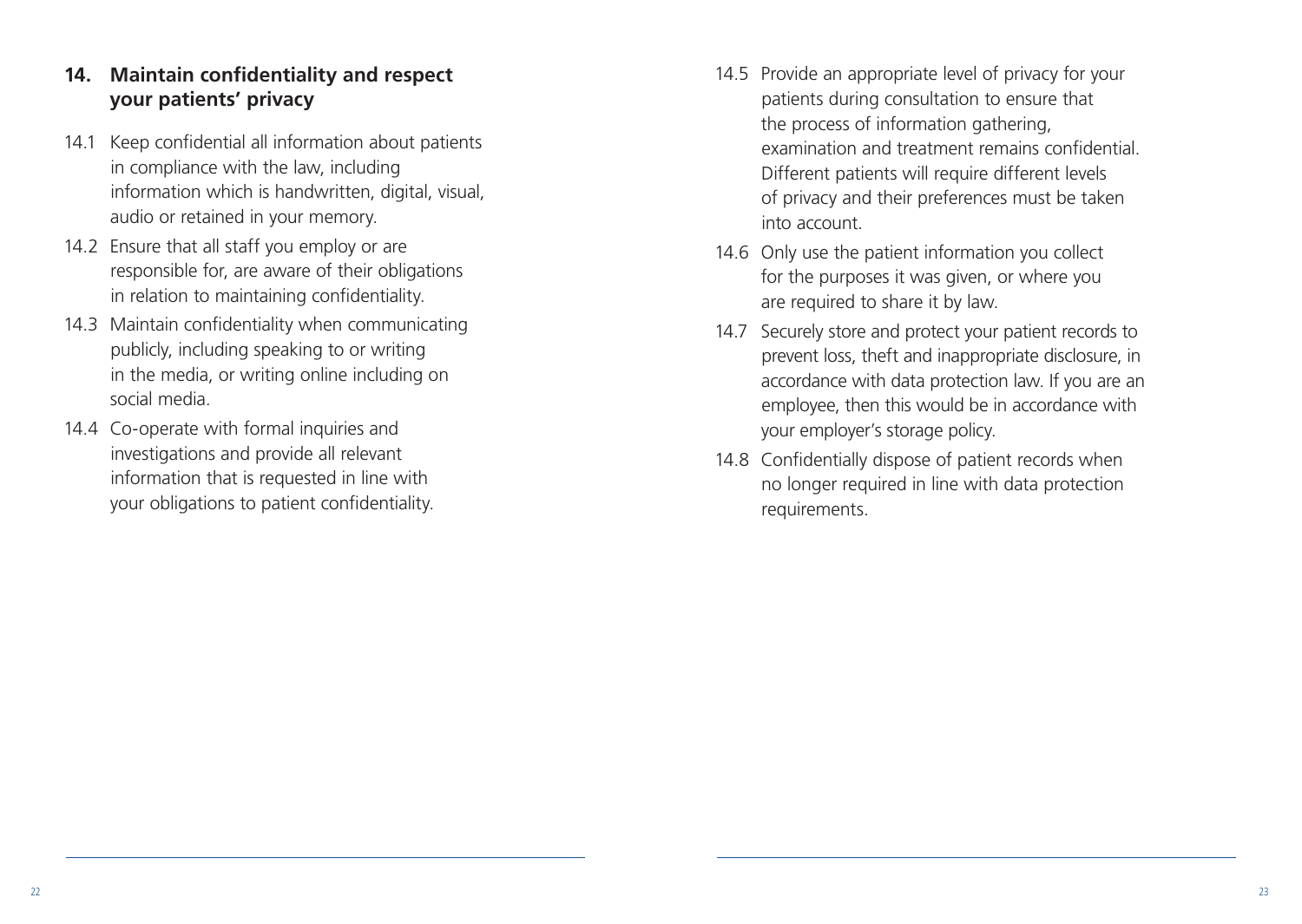### **15. Maintain appropriate boundaries with others**

- 15.1 Maintain proper professional boundaries with your patients, students and others that you come into contact with during the course of your professional practice and take special care when dealing with vulnerable people.
- 15.2 Never abuse your professional position to exploit or unduly influence your patients or the public, whether politically, financially, sexually or by other means which serve your own interest.

#### **16. Be honest and trustworthy**

- 16.1 Act with honesty and integrity to maintain public trust and confidence in your profession.
- 16.2 Avoid or manage any conflicts of interest which might affect your professional judgement. If appropriate, declare an interest, withdraw yourself from the conflict and decline gifts and hospitality.
- 16.3 Ensure that incentives, targets and similar factors do not affect your professional judgement. Do not allow personal or commercial interests and gains to compromise patient safety.
- 16.4 Ensure that you do not make false or misleading statements when describing your individual knowledge, experience, expertise and specialties, including by the use of titles.
- 16.5 Be honest in your financial and commercial dealings and give patients clear information about the costs of your professional services and products before they commit to buying.
- 16.6 Do not make misleading, confusing or unlawful statements within your advertising.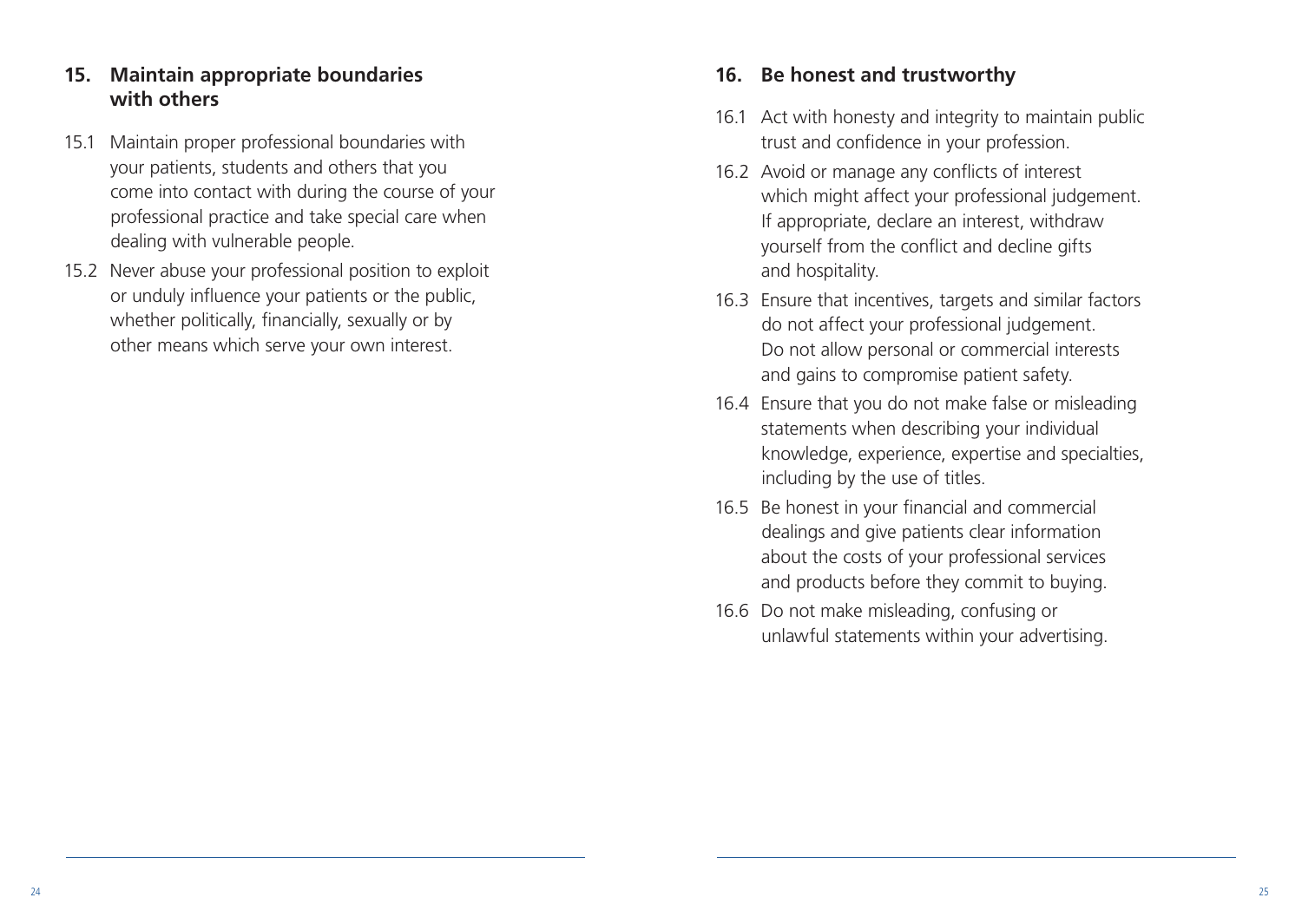## **17. Do not damage the reputation of your profession through your conduct**

- 17.1 Ensure your conduct, whether or not connected to your professional practice, does not damage public confidence in you or your profession.
- 17.2 Ensure your conduct in the online environment, particularly in relation to social media, whether or not connected to your professional practice, does not damage public confidence in you or your profession.
- 17.3 Be aware of and comply with the law and regulations that affect your practice, and all the requirements of the General Optical Council.

#### **18. Respond to complaints effectively**

- 18.1 Operate a complaints system or follow the system that your employer has in place, making patients aware of their opportunities to complain to yourself or your employer. At the appropriate stage in the process, the patient should also be informed of their rights to complain to the General Optical Council or to seek mediation through the Optical Consumer Complaints Service.
- 18.2 Respect a patient's right to complain and ensure that the making of a complaint does not prejudice patient care.
- 18.3 Respond honestly, openly, politely and constructively to anyone who complains and apologise where appropriate.
- 18.4 Provide any information that a complainant might need to progress a complaint including your General Optical Council registration details and details of any registered specialty areas of practice.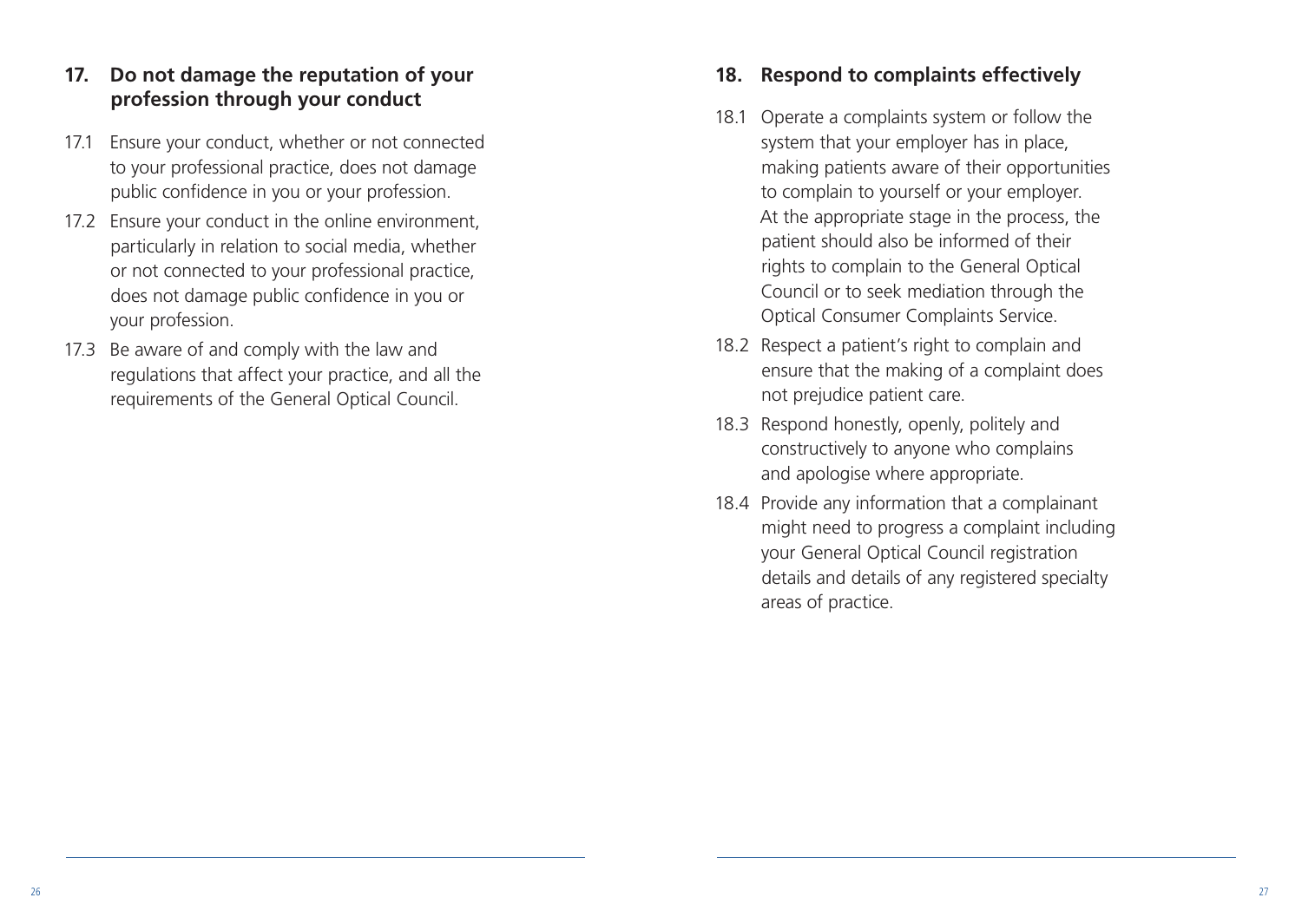#### **19. Be candid when things have gone wrong**

- 19.1 Be open and honest with your patients when you have identified that things have gone wrong with their treatment or care which has resulted in them suffering harm or distress or where there may be implications for future patient care. You must:
	- 19.1.1 Tell the patient or, where appropriate, the patient's advocate, carer or family) that something has gone wrong.
	- 19.1.2 Offer an apology.
	- 19.1.3 Offer appropriate remedy or support to put matters right (if possible).
	- 19.1.4 Explain fully and promptly what has happened and the likely short-term and long-term effects.
	- 19.1.5 Outline what you will do, where possible, to prevent reoccurrence and improve future patient care.
- 19.2 Be open and honest with your colleagues, employers and relevant organisations, and take part in reviews and investigations when requested and with the General Optical Council, raising concerns where appropriate. Support and encourage your colleagues to be open and honest, and not stop someone from raising concerns.
- 19.3 Ensure that when things go wrong, you take account of your obligations to reflect and improve your practice as outlined in standard 5.